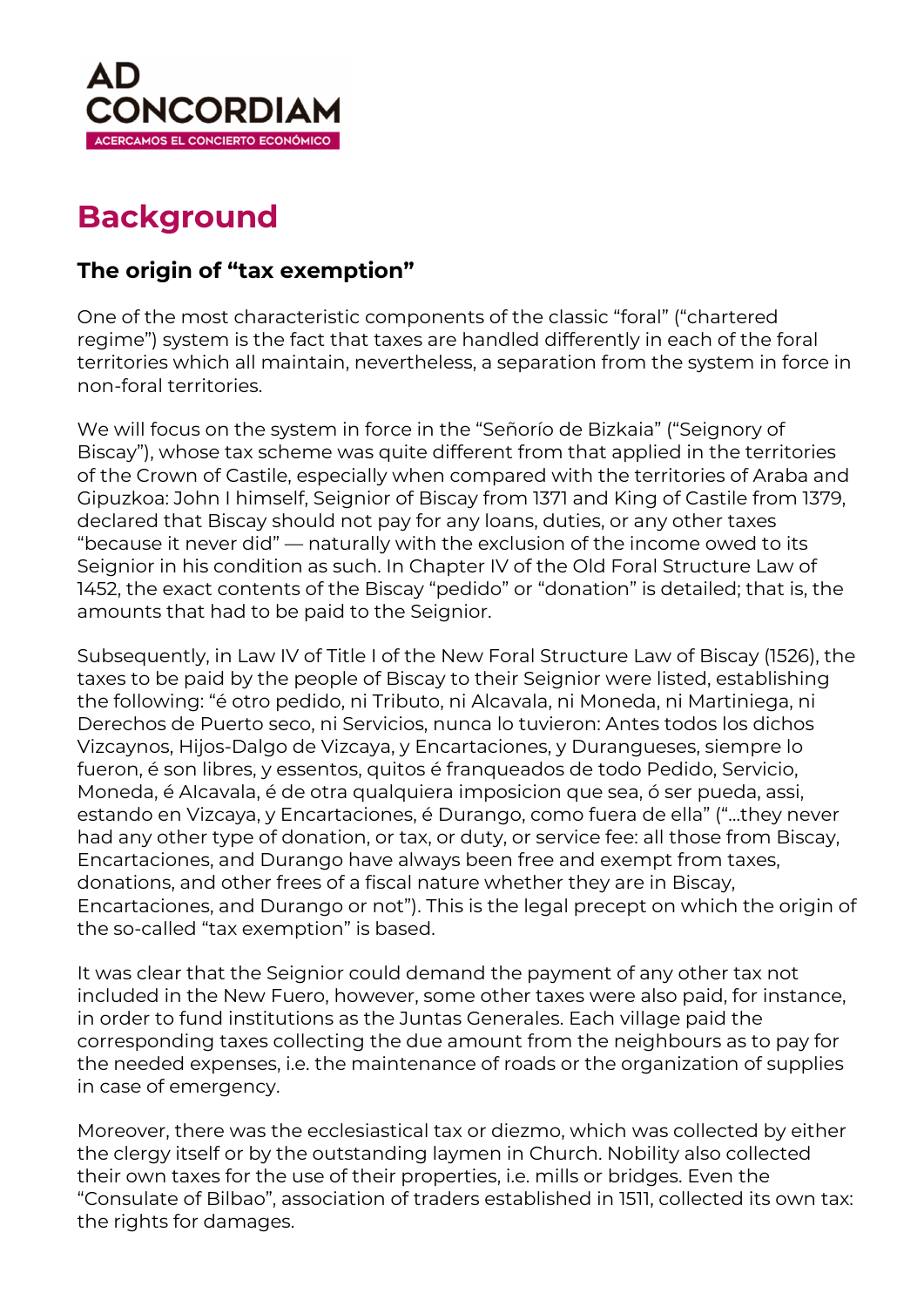

Besides the abovementioned, in Bizkaia, on demand of the Seignior, a gift or voluntary payment, which became compulsory in many cases, used to be paid in order to finance part of the great expenses of the Spanish Monarchy during the 15th, 16th and 17th centuries.

### **The First Common Tax for Biscay**

The Segniory of Bizkaia, in order to obtain enough income for its expenses, divided proportionally the payment of the total amount among the neighbours of each village, who were taken into the census by each home or fireplace, this is the reason why the system was called fogueraciones (related to fireplaces). This system was finally blessed by the Agreement of 1630, in which it was prohibited to set taxes, imposing surcharges on the prices of "food, drink, and other necessities." When the King unilaterally decided to increase his revenue implementing the socalled estancos, the social revolts or matxinadas used to rise up. A remarkable example of these revolts is the big riot, called matxinada de la sal, which took place in Bilbao in 1631, when the King tried to implement, "estancar", a tax on salt.

However and in spite of the strong opposition, in March 1640 the need of revenue forced to implement the first common duty or Arbitrio in Bizkaia, which was 8 farthings maravedies per each quintal of iron. As how to collect this duty for the Segniory, the system applied was the one laid down in the New Fuero which allowed the villages to collect it. It required a sufficient majority of two thirds in Juntas Generales and a request to the Crown of the final approval. Once these requirements were met, the duty was implemented in the Segniory.

From 1640 onwards, it is known that there were specific economic management positions in Biscay: the Treasurer of the Seignory and the General Accountant of the Seignory. The King's representant in Bizkaia, the Corregidor, also had an important role in the tax administration because he was the one to authorise the proportional quotas and the payments.

#### **Tolls and taxes. From the "fogueraciones" to the "cajas" system**

This simple initial scheme was getting more and more complex, particularly during the 18th century, due not only to the increase of new gifts for the Crown but to the increase of the army expenses which were competence of the Deputations. In addition, from the middle of the 18th century, the Deputations started carrying out a new activity consisting of constructing roads. The first road constructed by the Deputation, along with the Consulate and Bilbao City Council was the junction, via Orduña, between Bilbao and Pancorbo, where the intersection with the main road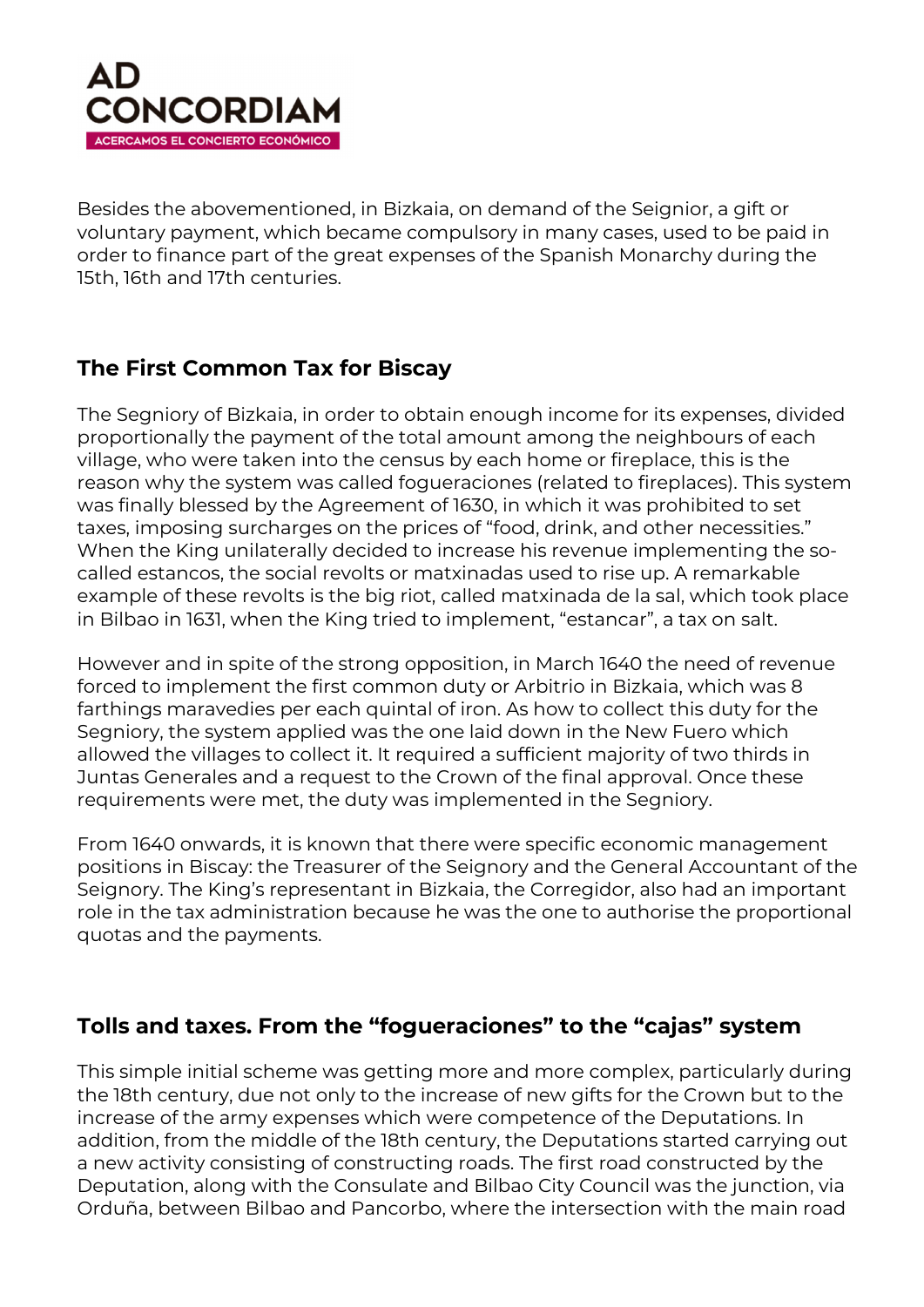

to Madrid was. It was opened in 1771. The works required a great funding effort and, even though the Deputation had to pay only the third part of the expenses, new income had to be obtained in order to finance them. The solution was to collect a toll road whenever wagons, carts or horses passed by.

In such a way that duties were gradually consolidated as the main system of financing the Institutions of the Seigniory. In 1804, the collection of the fogueraciones stopped as they were no longer a good financing source and new and higher duties, arbitrios, together with the toll roads were the only revenue of the treasury of the Seigniory

As duties were increasing the boxes system practice was being developed, this is to say, each duty was collected to the sufficient amount as to defray a particular expense. Since then, one can distinguish the General Box, the War "Exercito" or Army Box, founded in 1793, first to save the volunteer gifts made by individuals and then several compulsory duties, for instance the 6 per cent duty on income from trade activities and on income from property, which provided enough funds to guarantee the money borrowed from individuals; the Tobacco Box, from 1794, which contained the revenue for the duty on Tobacco; the Road Box which contained the duty on Wine and the Gift Box which contained the duties on sugar, on cinnamon, on cocoa and on cod. Thus, as taxes gradually expanded, so did the "cajas" or "boxes".

It was in 1802 when all these revenues were centralized in the Treasury of the Seigniory, although the Boxes were functioning till the beginning of 19th century. In fact, the more duties they implemented the more Boxes they opened. The collection system was carried out either by public employees of the Seigniory either by the rental of their rents. The Tobacco Box was the only one whose duty was collected directly by a public employee of the Deputation: the Consultor.

#### **First attempts to standardize and expand the tax system**

This specific situation of the Seignory of Bizkaia, together with the so-called sister provinces of Alava and Gipuzkoa, began to suffer from difficulties during the 18th century.

Since the Bourbon King Philiph V took the Spanish throne, the Nueva Planta Decrees abolished the ancient fueros of almost all the areas that were formerly part of the Crown of Aragon and, therefore, the Basque territories were at that moment in an exceptional situation. In spite of the attempts to establish the customs uniformity, laid down in 1718 and annulled in 1720, which provoked a new matxinada, or of the attempts of the royal authority to intervene more directly in the operation of the foral institutions, it can be stated that during the major part of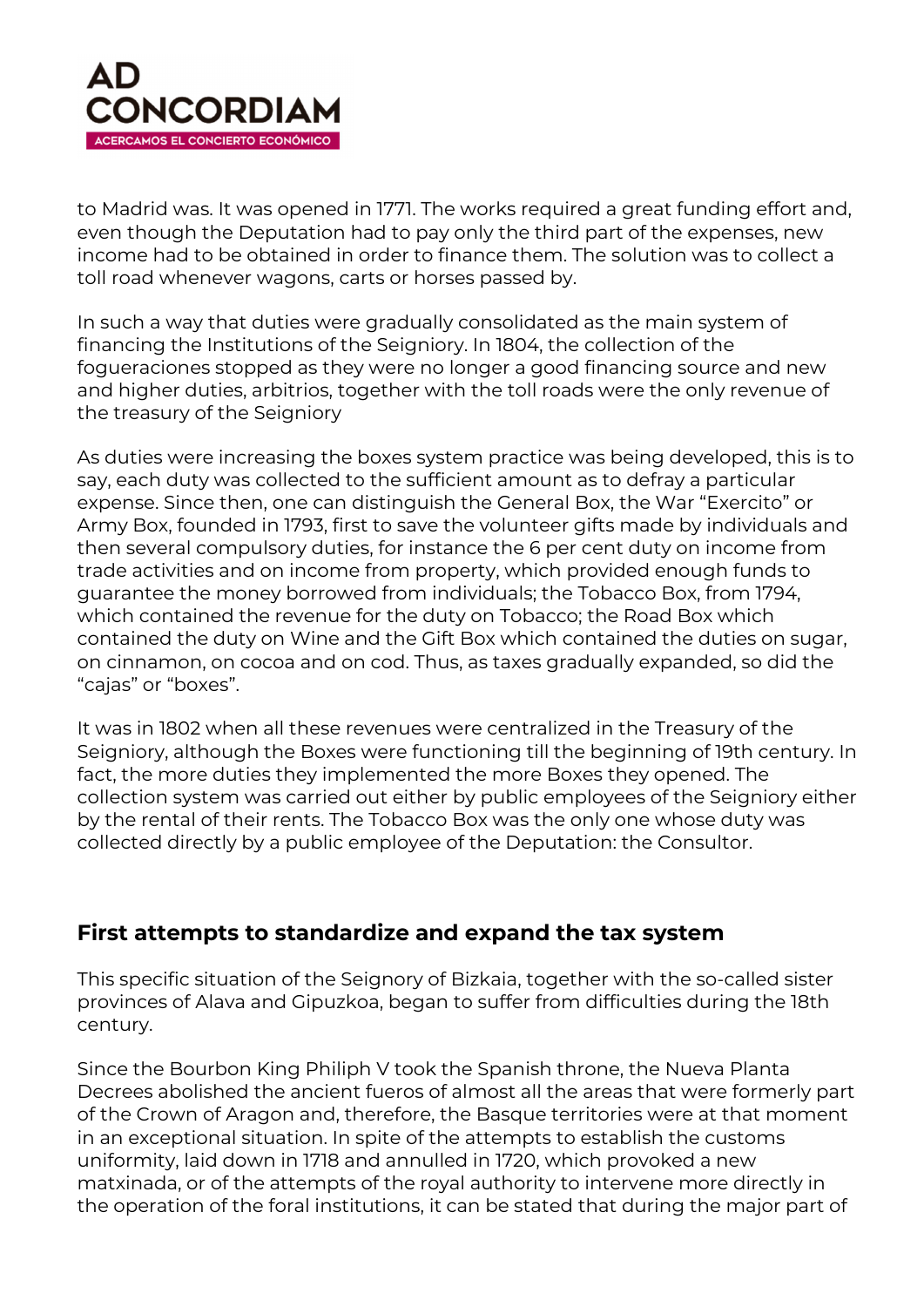

the 19th century the regime in the three Basque provinces continued without much difficulty.

From 1794 to 1801 there was a big expansion of the tax system of the Seigniory: the implementation of new direct and indirect taxes and the creation of three new Boxes: War, Tobacco and Gift. The expenses were not only higher but there was also a bigger diversity. The services to the King or Gifts gave way to investments on coast defence, cannons, munitions, employees for the Deputations, which in the 18th century were about 40 persons, and new jobs were increased by virtue of the upraising tax reform.

The social and economic crisis, which took place at the end of the century, caused a higher lever of unsafety and poverty to the extent that expenses on social welfare and on public order were increased and the "Flying Squad", origin of the Foral Police Forces, Miqueletes and Miñones, was founded.

The beginning of serious problems dated from the end of the Convention War (1793-1895), during which the troops sent by the General Deputations didn't make a good performance. The participation of the troops and other issues concerning the war were an extraordinary economic effort for the Treasury of the Seigniory. This effort was increased by the subsequent wars: the Independence War (1808-1812), the troubled implementation of the constitutional regime during the Liberal threeyear period (1820-1823) and with more intensity during the First Carlist War.

#### **The Carlist Wars and the Foral Abolition**

Serious difficulties arose when the absolutist monarchy was successfully taken over in 1833 by the constitutional monarchy in the person of Isabel II. At that time, when the Spanish nation-state was under a construction process surrounded by problems, the coexistence between a constitutional regime, based on the principle of equality before the law, and the Fuero and the specificity it involved was of great diffciulty.

The first Carlist War (1833-1839) was a dynastic war during which the Fuero was an element of mobilization. The war ended with the Bergara Convention signed by the carlist General Maroto and the liberal General Espartero, who committed himself to find a solution to the foral issue for the government. The result was the Law of October 25th 1839 and the political and juridical principles of the Basque foral system in effect became constitutional in the Spanish framework, stating a future hearing of the Deputations in order to reform their regime according to the general interest of the nation.

Once the Foral Deputations were reestablished, taxation was their main particularity. In 1841, several features of the foral tradition were definitely abolished